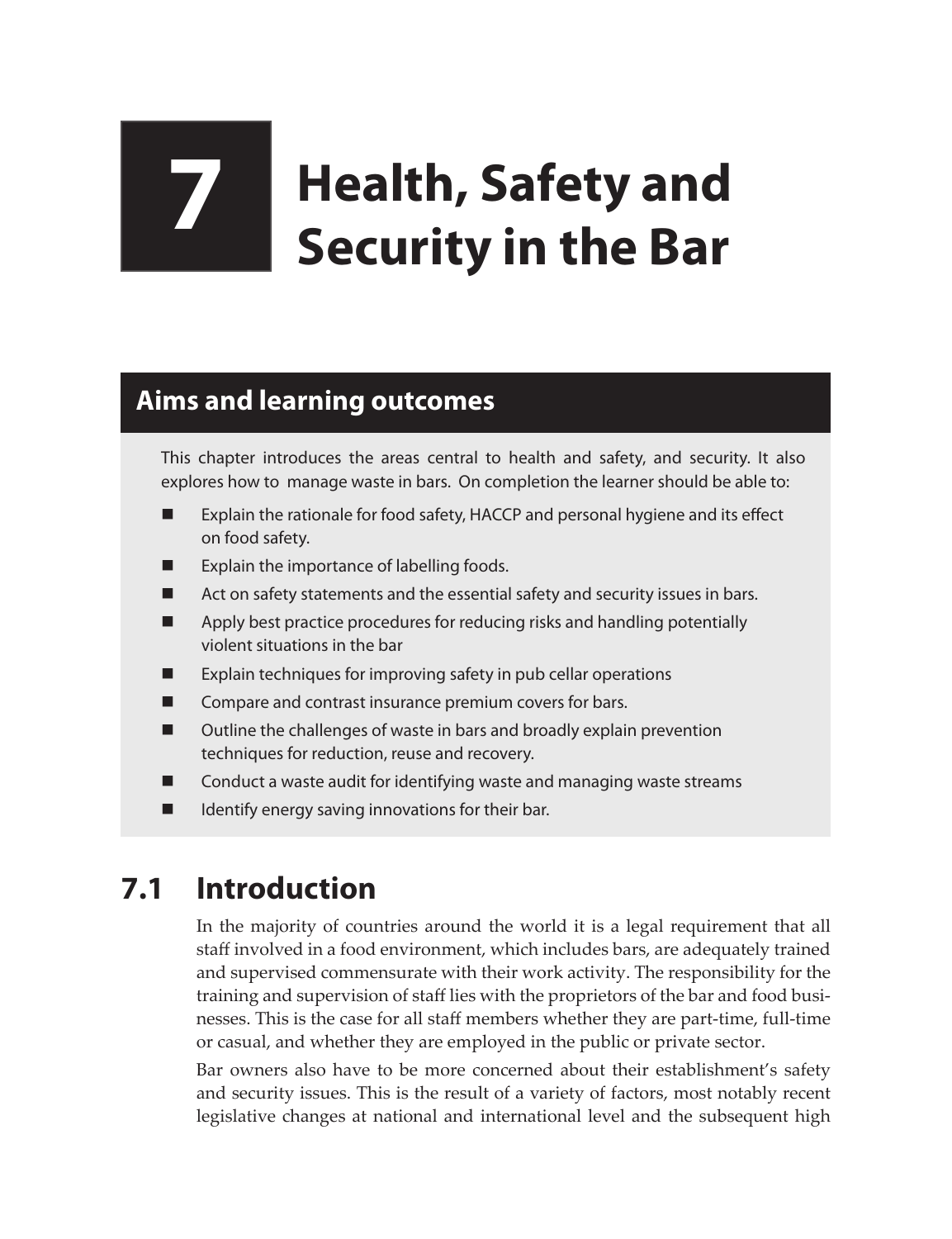costs of accidents (including costs relating to litigation and compensation). Poor safety and security standards place staff members and customers at risk of serious injury if not death; employers suffer in terms of lost productivity and potentially higher premiums; and the morale of the staff, as well as the industrial relations climate in the bar, can be adversely affected. At a minimum, bar owners should have a practical understanding of the local and national legislation in this area. They should also ensure, if necessary by enforcement, that their staff members follow proper safety and security standards.

### **7.2 Rationale for food safety**

Food safety and hygiene is a subject which is taken more seriously by bar owners nowadays. The concerted efforts to improve hygiene standards has been brought about by outbreaks of food poisoning, resulting in sickness and in some circumstances fatalities. Government agencies have tightened up local and national rules and regulations on food hygiene for licensed premises in line with international standards, and these regulations are now enforced more strictly than in the past.

Bars, because they are traditionally regarded as high risk, have started to receive more visits from the local environmental health officers (EHOs) with new owners, or owners switching their food offerings, coming under particularly close scrutiny. The EHOs are charged by the local government with the responsibility of carrying out the evaluation of procedures for compliance with the relevant legislation for food safety and hygiene in bars. EHOs will generally arrive at a bar unannounced and will want to ask lots of questions and look at all aspects of the food and beverage operation. They will also assess in detail the maintenance procedures which the bar uses to set the high standards of food hygiene which are required by law.

#### **Enforcement and closure**

EHOs usually have a contract with the local government health boards and they can issue enforcement orders ranging from:

- Closure orders
- Prohibition orders
- Improvements orders
- **Improvement notices**

Bars with a high volume of food will be inspected on a more regular basis. A typical EHO during their visit to a bar will:

- **1** Announce themselves by warrant
- **2** Take detailed contemporaneous notes and temperatures, any particular problem will be photographed for file
- **3** Visit the kitchen